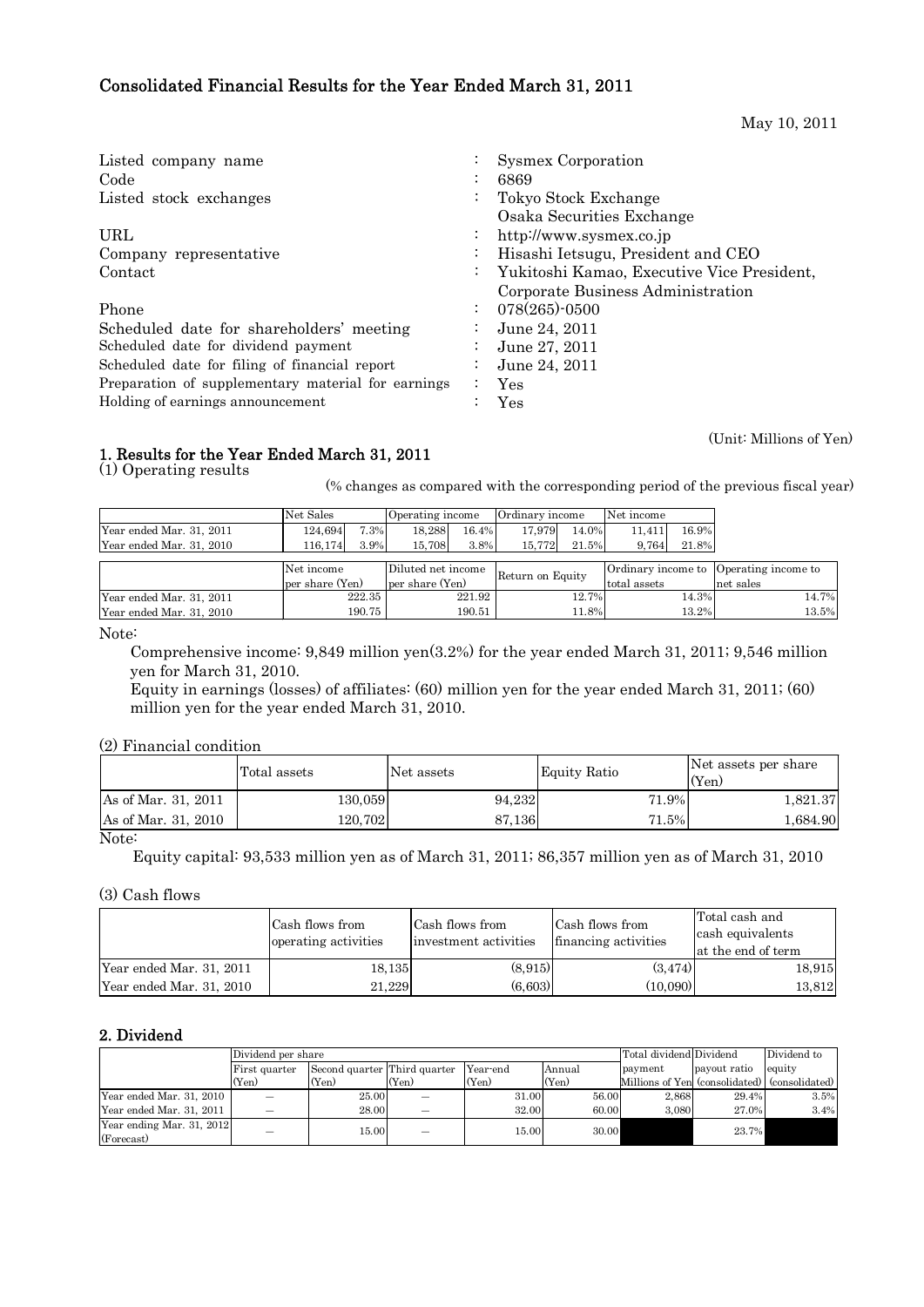## 3. Business Forecast for the Year Ending March 31, 2012

(% changes as compared with the corresponding period of the previous fiscal year)

|                                 | Net Sales |       | Operating income |          | Ordinary income |         | Net income |       | Net income per share<br>(Yen) |
|---------------------------------|-----------|-------|------------------|----------|-----------------|---------|------------|-------|-------------------------------|
| Six months ending Sep. 30, 2011 | 65,000    | 8.2%  | 9.800            | 2.5%     | 10.000          | $1.5\%$ | 6.100      | 10.9% | 59.39                         |
| Year ending Mar. 31, 2012       | 138.000   | 10.7% | 20,500           | $12.1\%$ | 20.700          | 15.1%   | 13,000     | 13.9% | 126.571                       |

## 4. Other Information

(1) Changes in significant consolidated subsidiaries (which resulted in changes in scope of consolidation) : No

- (2) Changes in accounting procedures
	- 1) Changes due to the amendment of accounting methods: Yes
	- 2) Other changes: Yes
- (3) Number of shares outstanding (Ordinary shares)
	- 1) Number of shares outstanding at the end of each fiscal period (including treasury stock): 51,461,808 shares as of March 31, 2011; 51,353,708 shares as of March 31, 2010
	- 2) Number of treasury stock at the end of each fiscal period:
	- 108,308 shares as of March 31, 2011; 99,726 shares as of March 31, 2010
	- 3) Average number of outstanding stock for each period (cumulative): 51,325,011 shares the year ended March 31, 2011; 51,189,418 shares the year ended March 31, 2010

\*It is under the audit procedure based on the Financial Instruments and Exchange Act at the time of disclosure of this report.

\*The above estimates are based on information available to the company on the date of the report's announcement. Due to unforeseen circumstances, however, actual results may differ from such estimates.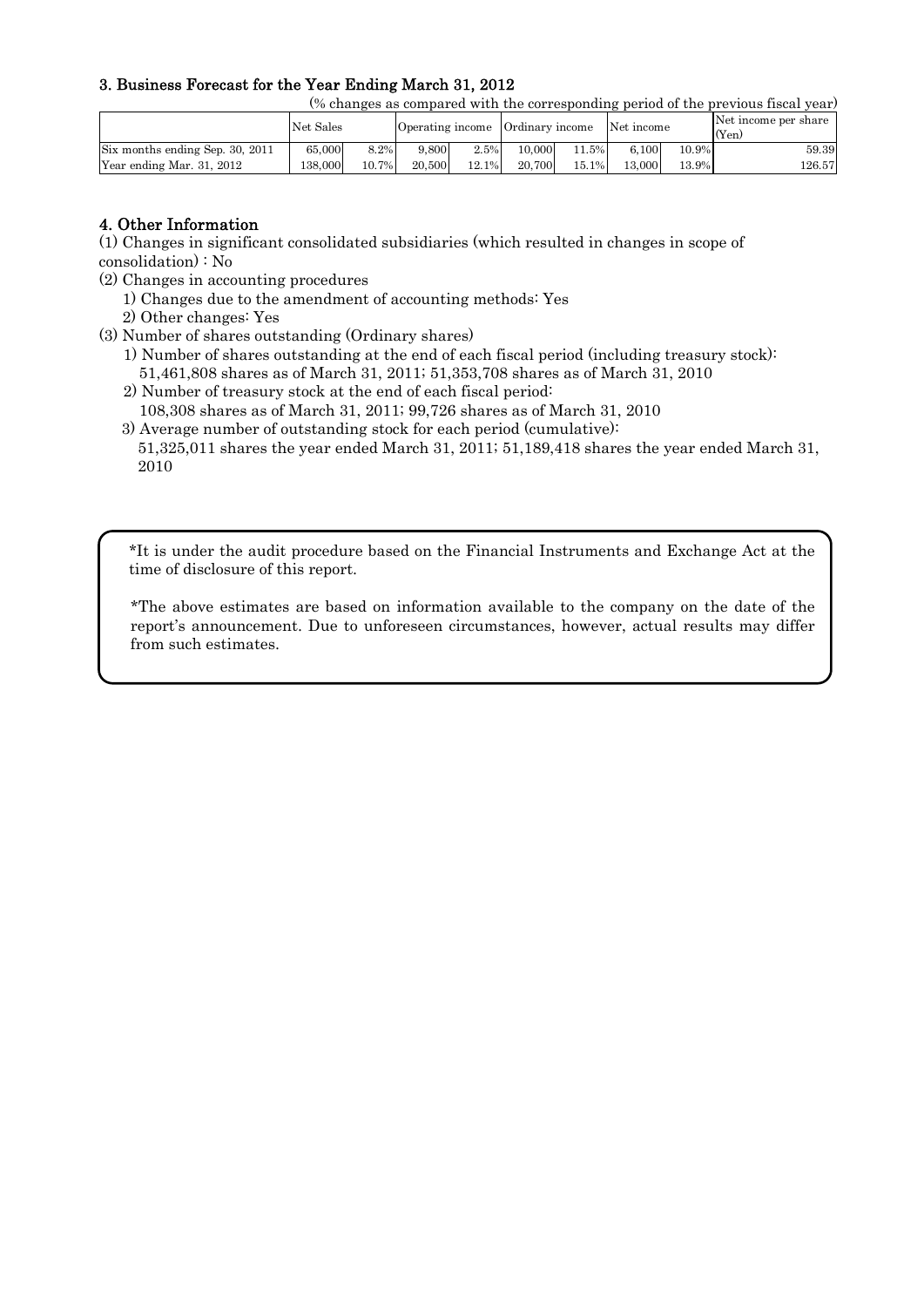#### 1.Financial Performance

#### 1) Performance analysis

During the fiscal year ended March 31, 2011, the Japanese economy was affected by sharp yen appreciation in the second half. The economy remained in a recovery phase nevertheless, supported by exports driven by economic expansion in emerging markets, centered on China, as well as by government economic stimulus measures. The major earthquake that struck eastern Japan on March 11, 2011, prompted concerns about potential stagnation, clouding the economic horizon. In Europe and the Americas, the employment situation showed some signs of recovery, but such factors as the European debt crisis and deteriorating circumstances in the Middle East and Africa hamper the global economic outlook.

On the healthcare front, earnings and profits at medical institutions in Japan are beginning to improve, prompted by the restructuring of public hospitals and revisions in medical remuneration. In advanced countries in Europe and North America, efforts are underway to reduce healthcare costs and reform medical systems. In the United States, implementation has begun on a medical reform bill that aims to reduce the number of people without medical insurance. In China, medical system reform that is underway aims to build infrastructures that provide uniform medical services in cities and farming villages throughout the country.

| Fiscal Years Ended March<br>31 | 2010                           |                               |                                | 2011            |                                               |  |  |
|--------------------------------|--------------------------------|-------------------------------|--------------------------------|-----------------|-----------------------------------------------|--|--|
|                                | Amount<br>(Millions of<br>Yen) | Percentage<br>of Total $(\%)$ | Amount<br>(Millions of<br>Yen) | of Total $(\%)$ | Previous<br>Percentage Year's Figure<br>(0/0) |  |  |
| Japan                          | 36,820                         | 31.7                          | 38,540                         | 30.9            | 104.7                                         |  |  |
| Americas                       | 23,622                         | 20.3                          | 26,534                         | 21.3            | 112.3                                         |  |  |
| Europe                         | 36,494                         | 31.4                          | 35,414                         | 28.4            | 97.0                                          |  |  |
| China                          | 11,843                         | 10.2                          | 15,093                         | 12.1            | 127.4                                         |  |  |
| Asia Pacific                   | 7,393                          | 6.4                           | 9,110                          | 7.3             | 123.2                                         |  |  |
| Overseas subtotal              | 79,354                         | 68.3                          | 86,153                         | 69.1            | 108.6                                         |  |  |
| Total                          | 116,174                        | 100.0                         | 124,694                        | 100.0           | 107.3                                         |  |  |

Net Sales by Destination

The Sysmex Group agreed to accept a transfer from Katakura Industries Co., Ltd., of its Research Institute of Biological Science, which employs gene recombinant technology for producing from silkworms the proteins used in diagnostic reagents. We also established a subsidiary to conduct direct sales and provide support in the Philippines as part of our efforts to reinforce our sales and support network in overseas markets.

In Japan, our ongoing efforts to promote solutions led to solid sales in hematology and other fields, as well as the acquisition of a major order. This offset a decrease in sales of our influenza detection kit, POCTEM, following the spread of the new influenza virus in the preceding term. As a result, we posted net sales of ¥38,540 million, up 4.7% from the previous fiscal year.

In overseas markets, we made steady progress in the strengthening of sales and support structures and the provision of solutions. As a result, sales moved steadily upward on a local currency basis due to increased sales of instruments and diagnostic reagents. Consequently, despite major yen appreciation the Group's overseas sales were ¥86,153 million, up 8.6% year on year. The overseas sales ratio was 69.1%, up 0.8 percentage points from the same period of the previous fiscal year.

As a result, during the year the Group recorded consolidated net sales of ¥124,694 million, up 7.3%. Operating income grew 16.4%, to ¥18,288 million; ordinary income rose 14.0%, to ¥17,979 million; and net income expanded 16.9%, to ¥11,411 million.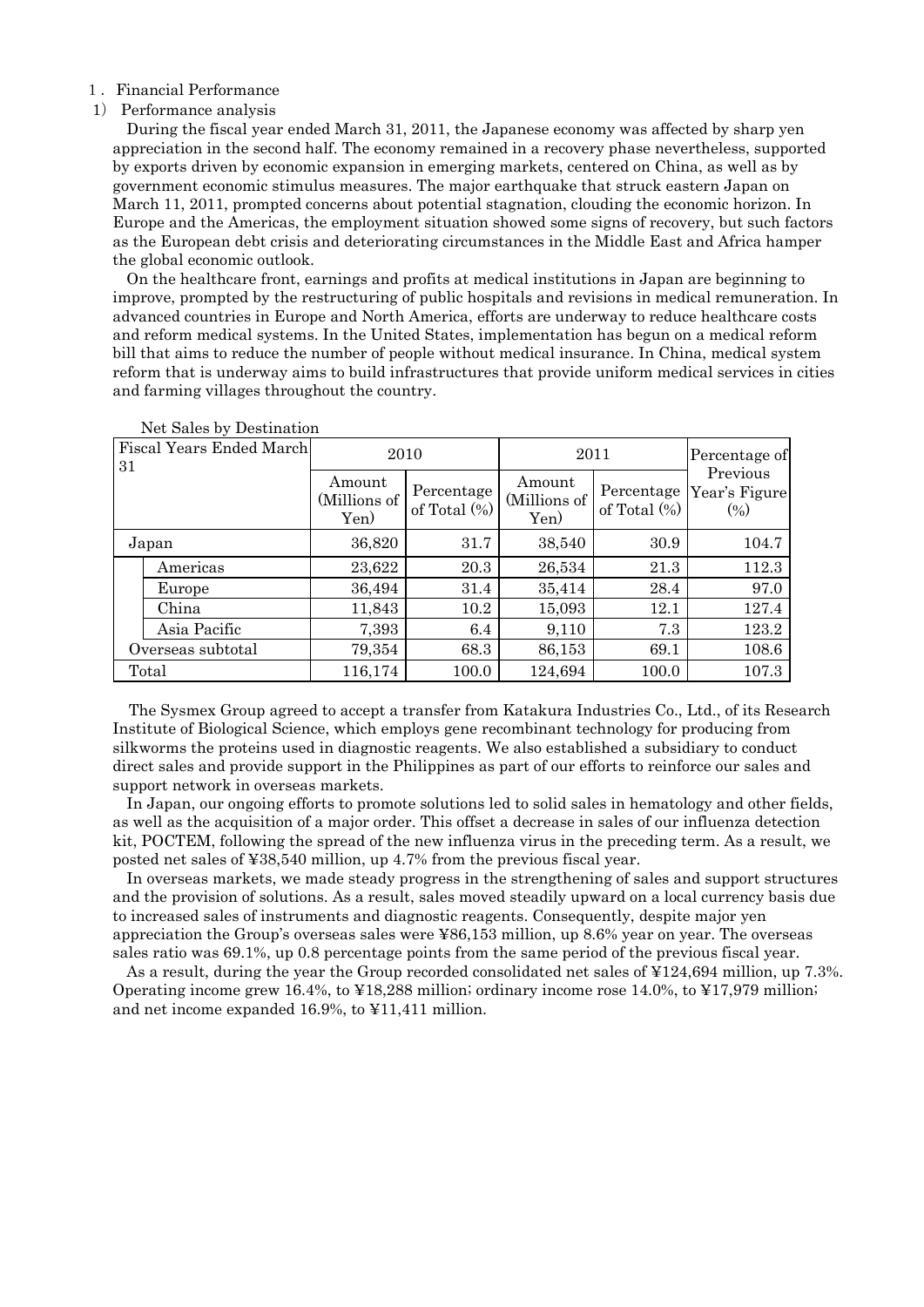#### Performance by segment

#### (1) Japan

Performance remained robust in the hematology field, our main business domain, and our perseverance in presenting solutions to customers paid off in the form of large orders. These factors contributed to a 8.1% rise in net sales compared with the corresponding period of the preceding fiscal year, to ¥41,719 million, despite a decline in sales of influenza testing kits, POCTEM, which contributed to performance in the previous year.

Despite the negative effects on income of yen appreciation, we posted operating income of ¥6,815 million, up 132.4% from the preceding fiscal year. This rise was the result of robust domestic sales and an increase in export sales to Group companies, including the impact of a revision in intragroup transaction process. Also contributing to the increase was a change in the method of recording royalty income, including it in net sales rather than in non-operating income.

#### (2) Americas

In the United States, sales grew as a result of our focus on developing direct sales and support networks, as well as our success in promoting solutions that meet customer needs, which earned us orders from integrated health networks (IHNs), the U.S. Veterans Integrated Service Network (VISN) and prominent commercial labs. As a result, despite the negative effects of yen appreciation, sales in the Americas grew 8.7%, to ¥25,476 million.

Compensating for the higher cost of sales resulting from a revision in intragroup transaction prices and an increase in selling, general and administrative expenses, the rise in sales prompted a 17.0% increase in operating income, to ¥3,248 million.

#### (3) Europe

In addition to enhancing our direct sales and support activities, we enjoyed robust sales centered in the hematology field in the United Kingdom and France, owing to our efforts to propose solutions in these markets. Despite this boost, however, sales in Europe were down 3.2% year on year, to ¥35,295 million, affected by major appreciation of the yen against the euro.

Yen appreciation also impacted profits. This factor, coupled with an increase in selling, general and administrative expenses to enhance our sales structure, caused operating income to drop 14.2%, to ¥4,551 million.

#### (4) China

In China, sales surged 27.4%, to ¥15,093 million. Behind these solid results were substantially higher sales in the hematology, hemostasis and urinalysis fields.

Operating income fell 12.4%, to ¥2,411 million, owing to higher cost of sales resulting from a revision in intragroup transaction prices.

#### (5) Asia Pacific

Favorable sales growth continued in India and Indonesia, and a major new order bolstered sales of system products in Malaysia. Consequently, sales increased substantially, centered on the hematology field. Sales in the region amounted to  $\text{\textsterling}7,109$  million, up 21.6%.

Owing to the higher cost of sales resulting from a revision in intragroup transaction prices and an increase in selling, general and administrative expenses, operating income fell 17.0%, to ¥746 million.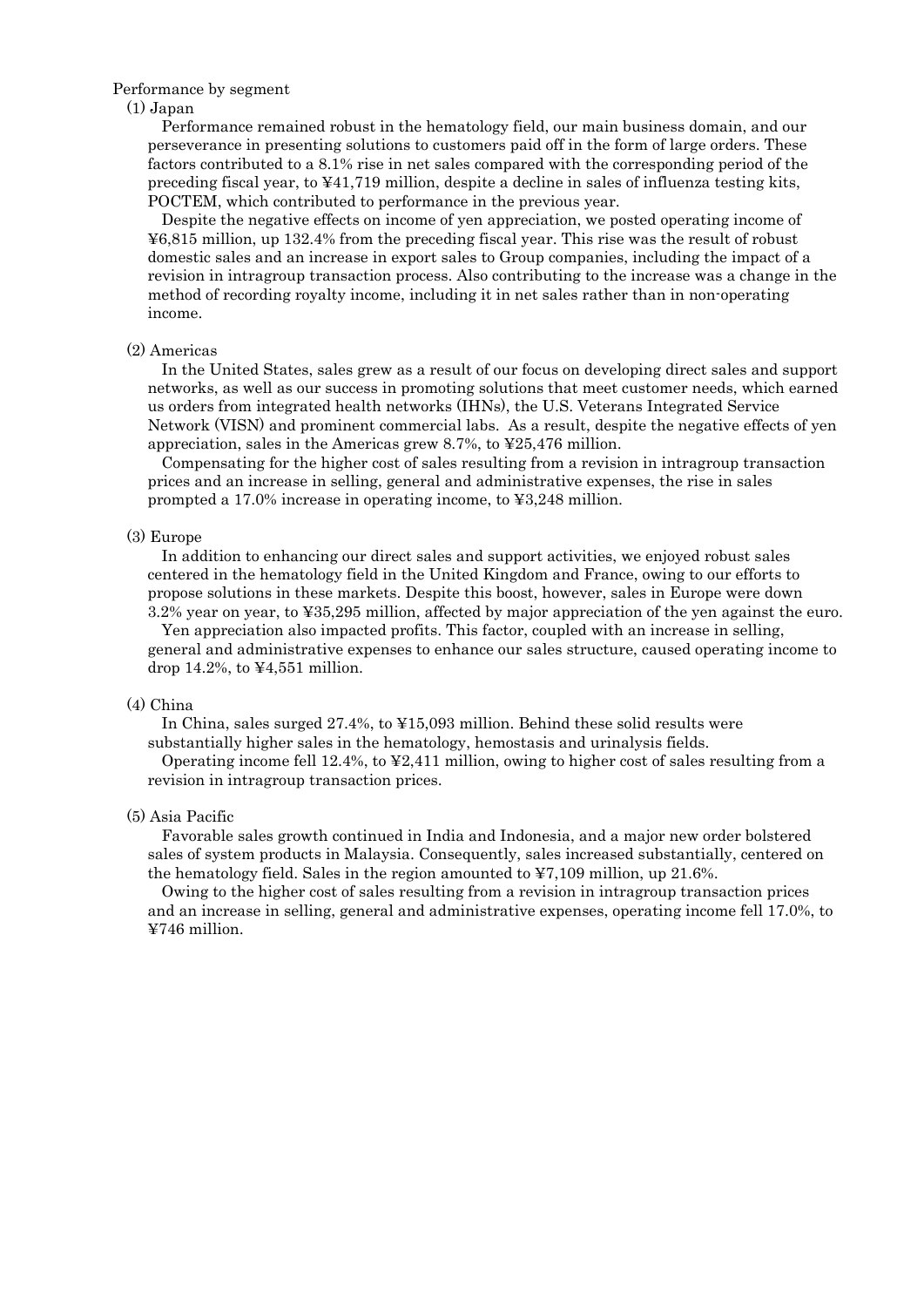| Forecast for the fiscal years ending March 31 | (unit∶ million yen) |         |                       |                                |
|-----------------------------------------------|---------------------|---------|-----------------------|--------------------------------|
|                                               | 2012                | 2011    | Increase/<br>decrease | Increase/<br>decrease<br>ratio |
| Sales                                         | 138,000             | 124,694 | 13,305                | 10.7%                          |
| Operating<br>income                           | 20,500              | 18,288  | 2,211                 | 12.1%                          |
| Ordinary<br>income                            | 20,700              | 17,979  | 2,720                 | $15.1\%$                       |
| Net income                                    | 13,000              | 11,411  | 1,588                 | 13.9%                          |

In our forecast for the fiscal year ending March 31, 2012, we recognize that uncertainty remains about when the global economy will return to a growth phase, and whether this will be manifest in full-fledged improvements in employment markets and a recovery in personal consumption. At the same time, we see some signs of improvement, including economic growth in China and other emerging markets, as well as more upbeat economic sentiment in Europe and the Americas. It is difficult, nevertheless, to be optimistic about global economic activity during the year, owing to such factors as a slowdown in economic activity in the wake of the Great East Japan Earthquake, a rise in crude oil prices accompanying the deteriorating political climate in Middle East and Africa, and financial crises in Europe.

Looking at the healthcare environment, however, demand for clinical testing is expected to remain firm, owing to graying populations in Japan and other developed countries in Europe and North America, the expansion of preventive medicine, and continued investments in healthcare infrastructure among emerging markets.

Against this backdrop, as a distinctive global company in the healthcare testing sector, the Sysmex Group, guided by the three core growth strategies of "Leading Hematology," "Leading in Emerging Markets," and "Innovating Life Science," will promote the solution business in a way that meets regional characteristics, build up our product portfolio, and expand sales and support networks in the five geographic areas of Japan, the Americas, Europe, China, and Asia Pacific. Through supply chain improvements, we will continue striving to enhance our profit structure by reducing our cost of sales ratio and cutting selling, general and administrative expenses.

For the upcoming fiscal year, we anticipate net sales of ¥138,000 million (up 10.7% year on year), operating income of ¥20,500 million (up 12.1%), ordinary income of ¥20,700 million (up 15.1%) and net income of ¥13,000 million (up 13.9%). Our assumptions for annual average interest rates are US\$1=¥85 and  $\epsilon$ 1 = ¥115.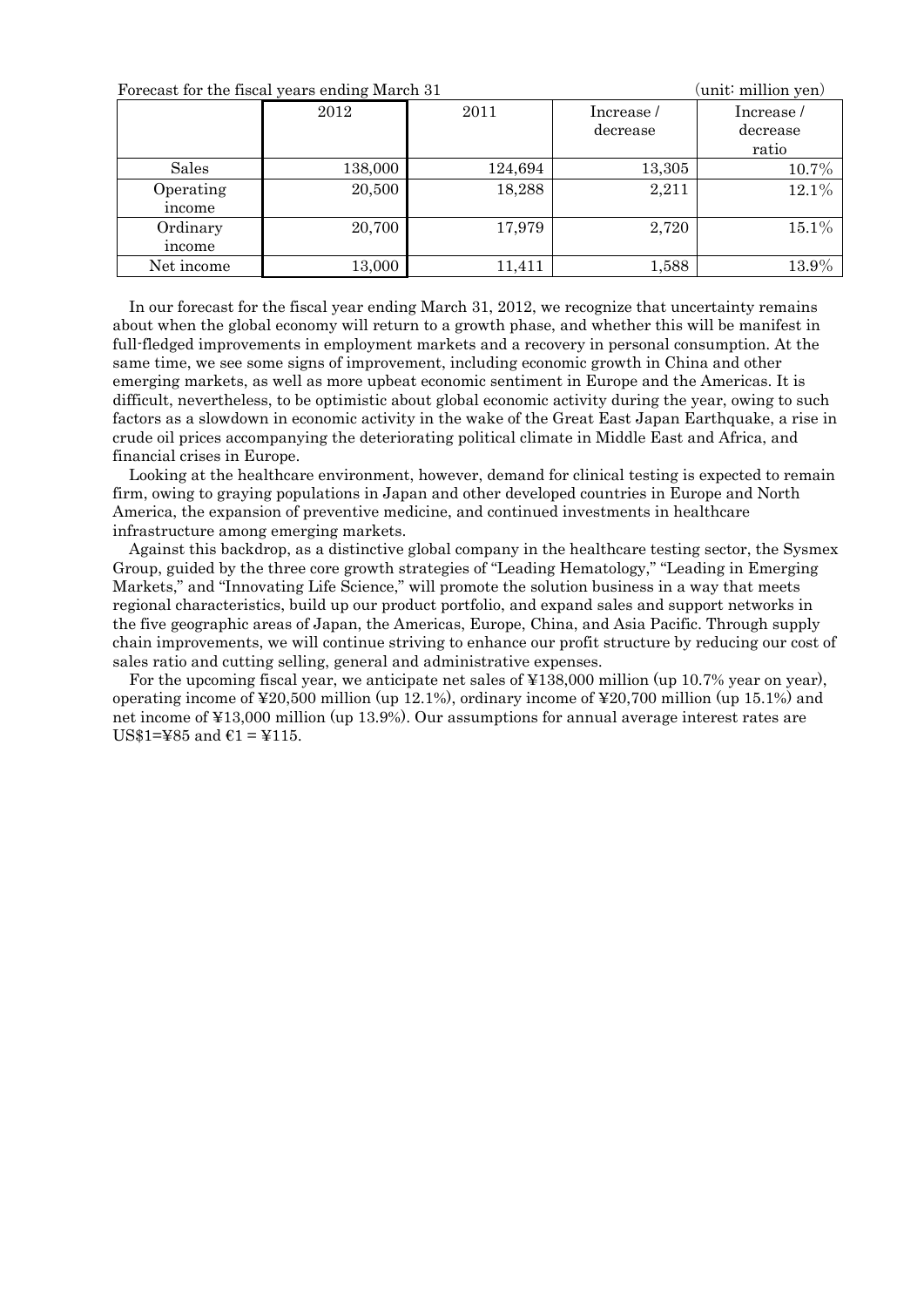#### 2) Financial conditions analysis

#### (1) Assets, liabilities and net assets

As of March 31, 2011, total assets amounted to ¥130,059 million, up ¥9,357 million from the end of the previous fiscal year. Major factors included a ¥5,115 million rise in cash and deposits, a ¥1,556 million increase in trade notes and accounts receivable, ¥509 million higher lease investment assets and a ¥1,141 million expansion in tools, furniture and fixtures.

Meanwhile, total liabilities were up ¥2,261 million, to ¥35,827 million. The main contributors to this increase were a ¥1,341 million rise in trade notes and accounts payable, and deferred tax liabilities grew ¥772 million.

Total net assets came to ¥94,232 million at year-end, up ¥7,096 million. The principal reason for this rise was a ¥8,385 million increase in retained earnings. The equity ratio as of March 31, 2011, was 71.9%, up 0.4 percentage points from a year earlier.

#### (2) Cash flows

As of March 31, 2011, cash and cash equivalents amounted to  $\yen 18,915$  million, up  $\yen 5,103$  million from a year earlier. Cash flows from various activities are described in more detail below.

#### (Operating cash flow)

Net cash provided by operating activities was ¥18,135 million, down ¥3,094 million. Income before income taxes provided ¥17,755 million, ¥2,399 million more than during the preceding fiscal year. However, uses of cash included a ¥2,468 million increase in trade notes and accounts receivable (compared with a ¥2,685 million decrease in the preceding fiscal year) and a ¥1,335 million increase in inventories (which were up ¥1,242 million in the preceding term).

#### (Investing cash flow)

Net cash used in investing activities was ¥8,915 million, ¥2,312 million more than in the preceding fiscal year. The main use of cash was purchases of property, plant and equipment, which used ¥5,773 million, ¥1,311 million more than in the previous year. In addition, the purchase of investments in subsidiaries used ¥1,064 million, ¥709 million less than in the preceding fiscal year.

#### (Financing cash flow)

Net cash used in financing activities amounted to  $\textless 3,474$  million,  $\textless 6,616$  million less than was used in these activities in the previous year. In this category, a net increase in short-term loans payable provided ¥284 million, whereas a net decrease in these loans used ¥6,141 million in the preceding term.

| Fiscal Years Ended March 31                         | 2007  | 2008  | 2009  | 2010  | 2011  |
|-----------------------------------------------------|-------|-------|-------|-------|-------|
| Equity ratio $(\%)$                                 | 70.5  | 72.2  | 66.8  | 71.5  | 71.9  |
| Equity ratio at market price (%)                    | 214.2 | 169.1 | 135.8 | 233.2 | 232.8 |
| Interest-bearing debt to cash flow<br>ratio (years) | 0.1   | 0.1   | 0.8   | 0.1   | 0.1   |
| Interest coverage ratio (times)                     | 362.2 | 621.4 | 31.2  | 100.5 | 200.0 |

#### Cash Flow Indices

Notes:

Equity ratio = shareholders' equity / total assets

Equity ratio at market price = aggregate market value of shares / total assets

Interest-bearing debt to cash flow ratio = balance of interest-bearing liabilities / cash flows from operating activities

Interest coverage ratio = cash flows from operating activities / interest payments

1. Indices are calculated using consolidated financial figures.

- 2. The total market value of shares is calculated as the share price at the end of the fiscal year times the total number of shares outstanding at that date.
- 3. Cash flows from operating activities corresponds to net cash provided by operating activities in the Consolidated Statements of Cash Flows.
- 4. The balance of interest-bearing liabilities corresponds to interest-bearing liabilities included in the Consolidated Balance Sheets.
- 5. Interest payments corresponds the amount of interest paid, as indicated in the Consolidated Statements of Cash Flows.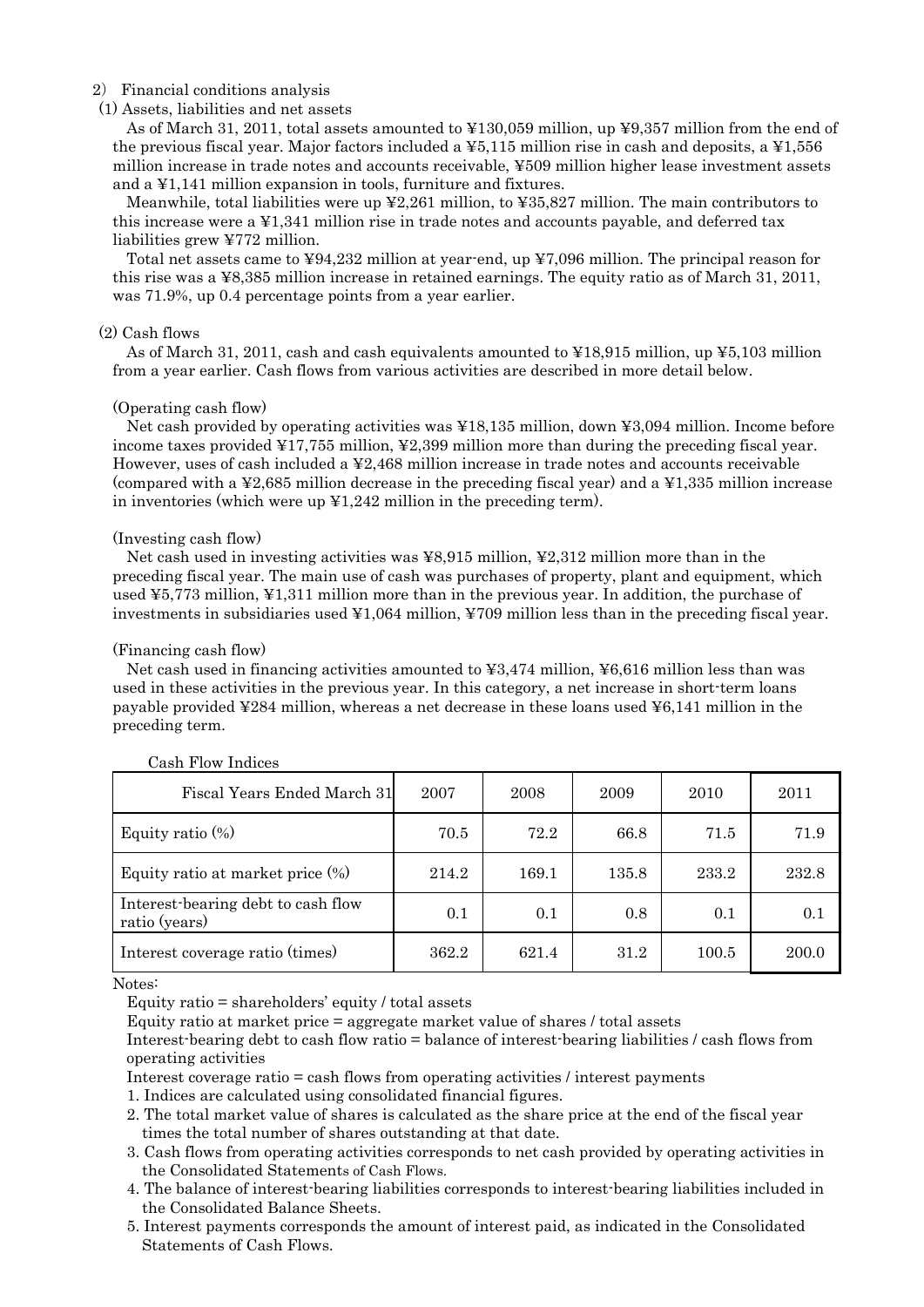3)Basic policy on distribution of profit and dividends for the fiscal years to March 31, 2011 and 2012 We aim to maintain a proper balance between internal reserves for R&D and capital expenditure,

which are designed to sustain steady high growth, and returns to our shareholders as our earning power increases. In terms of returns to shareholders, we intend to provide a stable dividend on a continuous basis and aim for a consolidated payout under our basic policy of sharing the successes of our operations in line with business performance.

True to this policy, we intend to raise the subject at 44th Ordinary General Meeting of Shareholders to produce a year-end dividend for ¥32. Accordingly, annual total dividends will be ¥60 per share, up ¥4 from dividends for the fiscal year ended March 31, 2010, and the consolidated payout ratio will be 27.0%.

We will retain our commitment in order to continue our effort to meet our shareholders' expectation.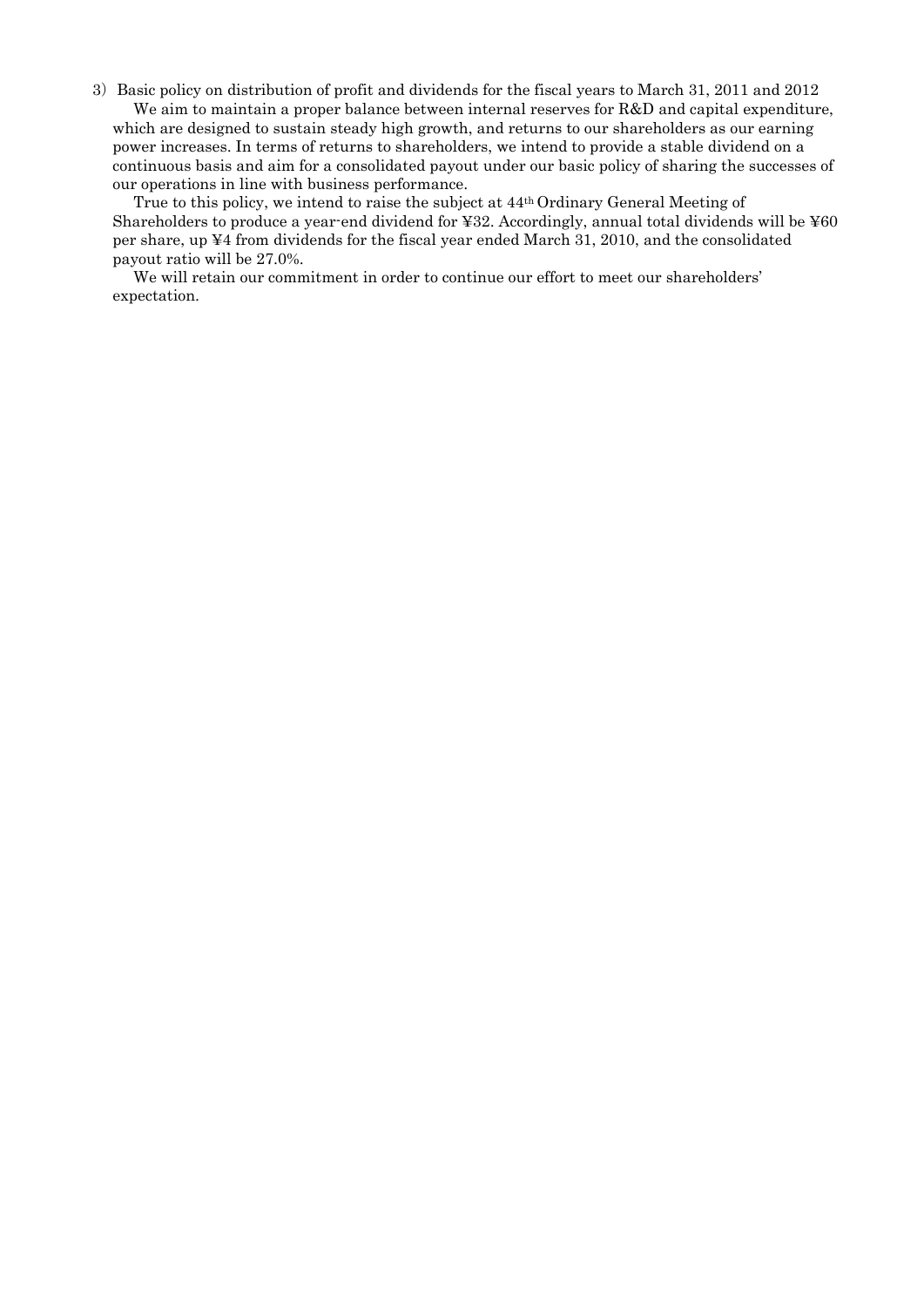## 2.Corporate philosophy and strategy

## 1)Corporate philosophy

We have established the Sysmex Way, corporate philosophy on April 1<sup>st</sup> 2007. Sysmex way is success from our "Three confidence" which is nominated since our foundation. In addition, in accordance with the Sysmex Way we have established "Our Core Behaviors" which states our promise to our diversity of stakeholders.

|           | <b>Sysmex Way</b>                                                                                     |
|-----------|-------------------------------------------------------------------------------------------------------|
| [Mission] | Shaping the advancement of healthcare.                                                                |
| (Value)   | We continue to create unique and innovative values,<br>while building trust and confidence.           |
| [Mind]    | With passion and flexibility,<br>we demonstrate our individual competence and unsurpassed<br>teamwork |

We are heading for social confidence in accordance with Sysmex Way.

## 2) Target in mid-term plan

We aim to achieve our consolidated net sales of ¥175.0 billion and operating income of ¥26.5 billion in the year ending March 31, 2014, the final year of the plan.

## 3) Mid-term strategy and objectives

As a distinctive global company in the healthcare testing market, the Sysmex Group will develop its business in accordance with three core strategies: Leading Hematology, Leading in Emerging Markets, and Innovating Life Science. As a result, we aim to maintain our high level of Group growth and further enhance profitability.

Our key objectives in promoting these core strategies are outlined below.

① Accelerate Growth in Asia and Other Emerging Markets

High levels of growth are forecast for the emerging markets such as China, South and Southeast Asia and others, and we will reinforce our sales and support networks within these markets and enhance our manufacturing and supply structures. We will tailor our business model to volume zones in high-growth emerging markets by employing financing schemes and introducing comprehensive solutions that package together instruments, reagents, support, IT and other services for multiple testing fields.

② Establish Undisputed Leadership Position and Increase Profitability in Hematology

The hematology testing market constitutes a core field of business for the Sysmex Group. We plan to further solidify our global leadership position in this area by launching a new flagship model, the XN-Series. To meet increasingly sophisticated and diverse testing needs, we will redouble our efforts to offer solutions incorporating communications technologies and support, working proactively to offer new value as the global leader.

③ Accelerate Growth in Non-Hematology Fields\* and Lay the Foundations for Future Expansion As our second pillar of business, to increase our presence in non-hematology fields, we will take advantage of alliances to develop our business on a global scale and enhance our portfolio of products, thereby accelerating growth. We also will develop non-hematology reagents and their raw materials, bolster our manufacturing and supply structures, and lay the groundwork for future growth. \* Non-hematology: in-vitro diagnostics fields excluding hematology but including coagulation, urinalysis, immunochemistry, clinical chemistry and others.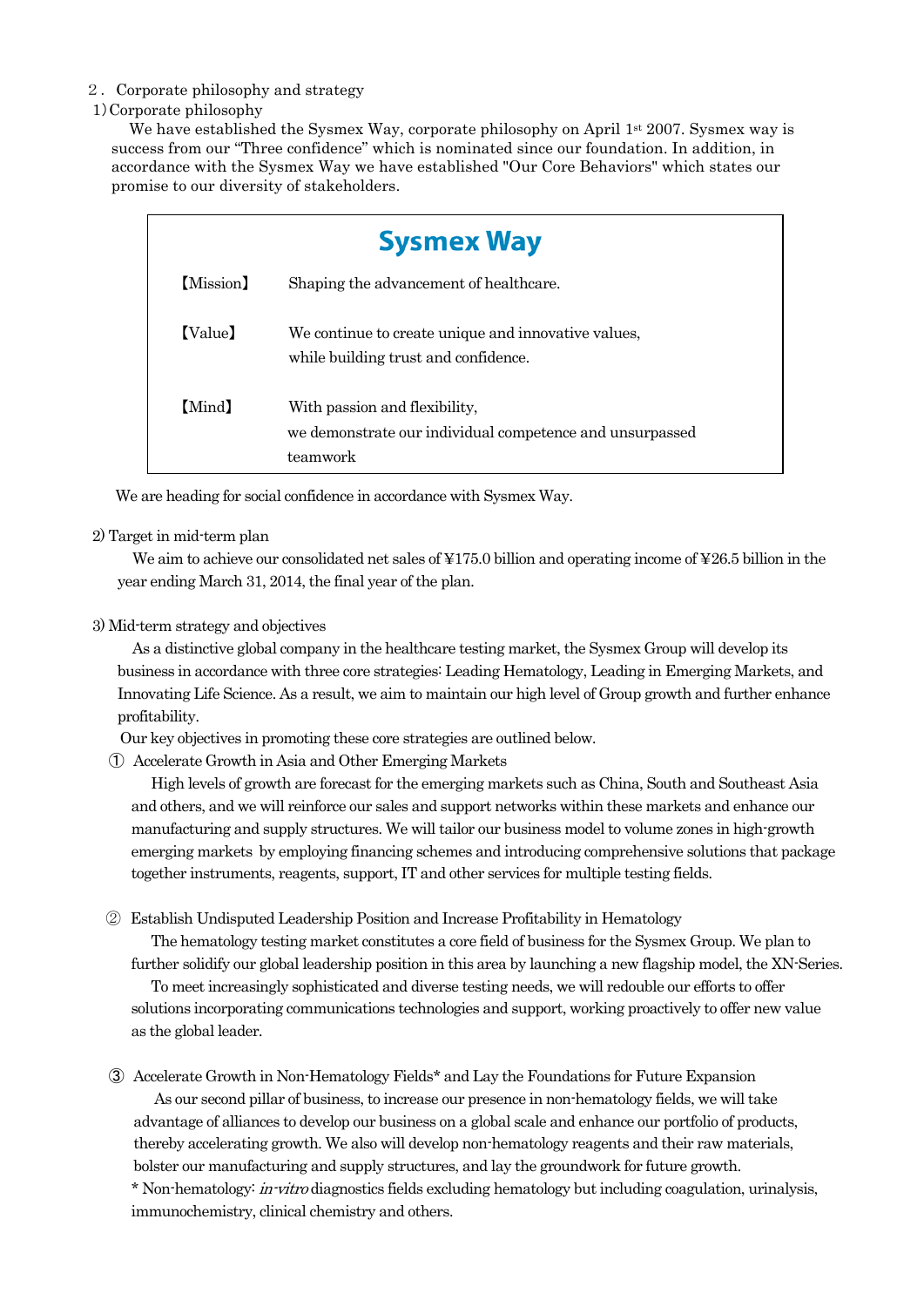## ④ Promote Commercialization of the Life Science Business

In the fiscal year ended March 31, 2009, Sysmex's system for rapid detection of breast cancer lymph node metastasis based on the one-step nucleic acid amplification (OSNA) method became the first of its kind to be covered under the Japanese national health insurance program. Sysmex will continue introducing its system to other key markets around the world in addition to Japan and Europe. In addition to expanding OSNA method application to other types of cancer and expanding its product portfolio, the Company will take advantage of new testing methods to develop lab assay services\* and promote other efforts to commercialize the life science business.

\* Lab assay services: Provision of laboratory testing results as services

⑤ Proactively Leverage M&A and Alliance Opportunities to Expand Our Portfolio of Businesses and Realize discontinuous Growth

We plan to aggressively pursue M&A and alliance opportunities to expand the Group's portfolio of businesses, pushing us beyond the limits of organic growth, and to uncover new areas of business.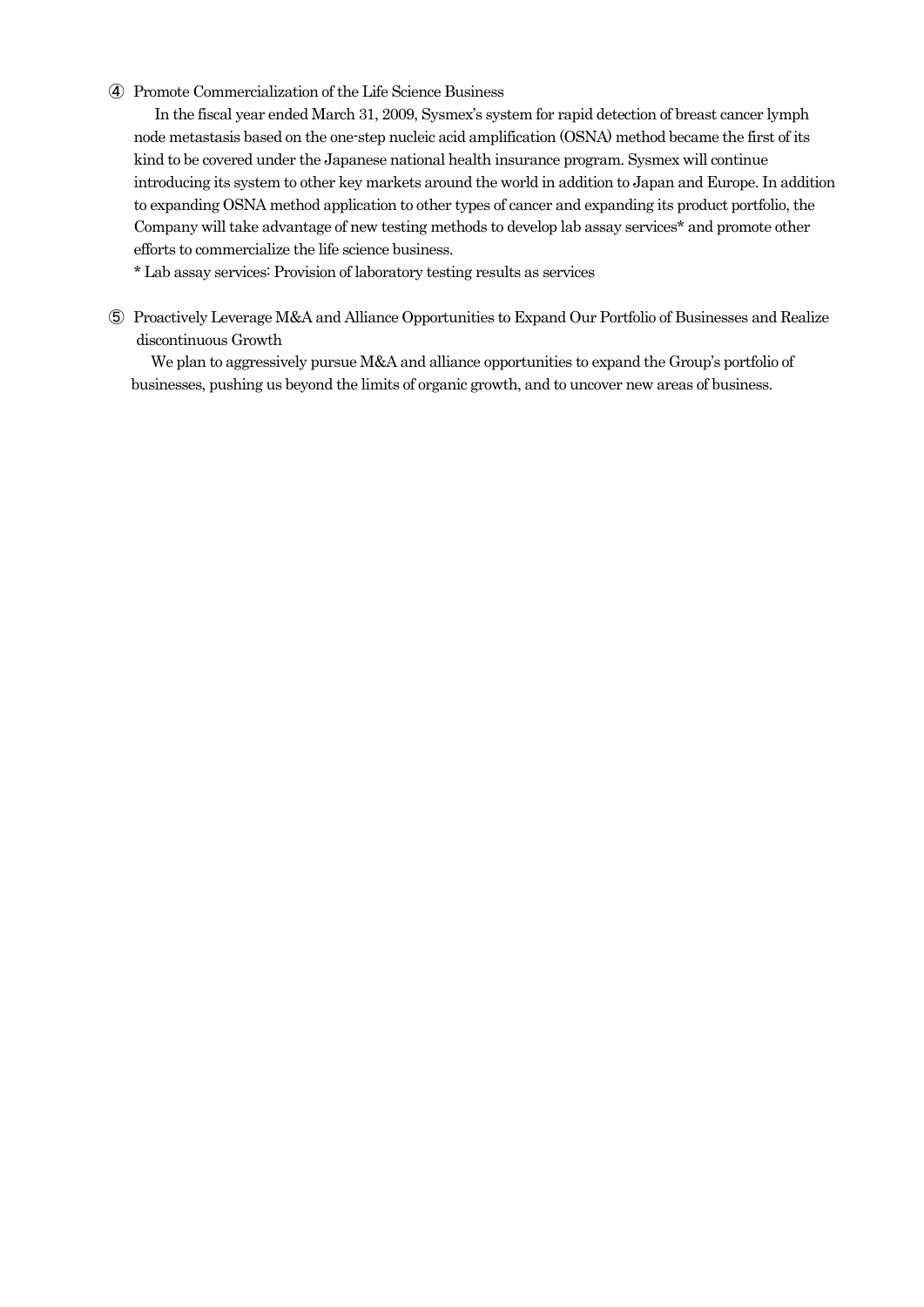# Consolidated Balance Sheets

|                                        |                     | (Unit: Millions of Yen) |                     |                            |                |  |
|----------------------------------------|---------------------|-------------------------|---------------------|----------------------------|----------------|--|
|                                        | As of Mar. 31, 2010 |                         | As of Mar. 31, 2011 | Increase<br>or<br>Decrease |                |  |
| Items                                  | Amount              | $\%$                    | Amount              | $\%$                       | Amount         |  |
| (Assets)                               |                     |                         |                     |                            |                |  |
| I Current assets                       |                     |                         |                     |                            |                |  |
| Cash and deposits                      | 13,835              |                         | 18,950              |                            | 5,115          |  |
| Notes and accounts receivable-trade    | 30,507              |                         | 32,063              |                            | 1,556          |  |
| Lease investment assets                | 1,253               |                         | 1,762               |                            | 509            |  |
| Short-term investment securities       | 134                 |                         | 178                 |                            | 43             |  |
| Merchandise and finished goods         | 13,988              |                         | 14,329              |                            | 340            |  |
| Work in process                        | 1,264               |                         | 1,733               |                            | 468            |  |
| Raw materials and supplies             | 3,524               |                         | 3,748               |                            | 224            |  |
| Deferred tax assets                    | 4,657               |                         | 4,925               |                            | 267            |  |
| Prepaid expenses                       | 1,063               |                         | 1,054               |                            | (9)            |  |
| Short-term loans receivable            | 3                   |                         | $\overline{2}$      |                            | (0)            |  |
| Others                                 | 1,021               |                         | 1,554               |                            | 532            |  |
| Allowance for doubtful accounts        | (384)               |                         | (370)               |                            | 13             |  |
| Total current assets                   | 70,870              | 58.7                    | 79,931              | 61.5                       | 9,061          |  |
| II Noncurrent assets                   |                     |                         |                     |                            |                |  |
| Property, plant and equipment          |                     |                         |                     |                            |                |  |
| Buildings and structures               | 25,594              |                         | 25,898              |                            |                |  |
| Accumulated depreciation               | (9,767)             |                         | (10, 666)           |                            |                |  |
| Buildings and structures, net          | 15,827              |                         | 15,232              |                            | (595)          |  |
| Machinery, equipment and vehicles      | 6,094               |                         | 6,828               |                            |                |  |
| Accumulated depreciation               | (4,038)             |                         | (4, 434)            |                            |                |  |
| Machinery, equipment and vehicles, net | 2,056               |                         | 2,393               |                            | 337            |  |
| Tools, furniture and fixtures          | 22,768              |                         | 25,316              |                            |                |  |
| Accumulated depreciation               | (14, 478)           |                         | (15, 884)           |                            |                |  |
| Tools, furniture and fixtures, net     | 8,290               |                         | 9,432               |                            | 1,141          |  |
| Land                                   | 7,897               |                         | 7,892               |                            | (5)            |  |
| Lease assets                           | 6,371               |                         | 5,451               |                            |                |  |
| Accumulated depreciation               | (4,703)             |                         | (4,314)             |                            |                |  |
| Lease assets, net                      | 1,667               |                         | 1,137               |                            | (530)          |  |
| Construction in progress               | 274                 |                         | 143                 |                            | (130)          |  |
| Total Property, plant and equipment    | 36,013              | 29.8                    | 36,231              | $27.8\,$                   | 218            |  |
| Intangible assets                      |                     |                         |                     |                            |                |  |
| Goodwill                               | 1,741               |                         | 1,830               |                            | 88             |  |
| Software                               | 4,236               |                         | 4,584               |                            | 347            |  |
| Others                                 | 240                 |                         | 231                 |                            | (8)            |  |
| <b>Total Intangible assets</b>         | 6,218               | 5.2                     | 6,646               | 5.1                        | 427            |  |
| Investments and other assets           |                     |                         |                     |                            |                |  |
| Investment securities                  | 3,348               |                         | 3,101               |                            | (246)          |  |
| Long-term loans receivable             | з                   |                         | $\overline{2}$      |                            | (1)            |  |
| Long-term prepaid expenses             | 317                 |                         | 310                 |                            | (6)            |  |
| Real estate for investment             | 2,102               |                         | 2,106               |                            | 3              |  |
| Others                                 | 1,715               |                         | 1,616               |                            | (99)           |  |
| Deferred tax assets                    | 115                 |                         | 116                 |                            | $\overline{0}$ |  |
| Allowance for doubtful accounts        | (3)                 |                         | (3)                 |                            |                |  |
| Total Investments and other assets     | 7,599               | $6.3\,$                 | 7,250               | $5.6\,$                    | (349)          |  |
| <b>Total Noncurrent assets</b>         | 49,832              | 41.3                    | 50,128              | $38.5\,$                   | 296            |  |
| Total assets                           | $120,\!702$         | 100.0                   | 130,059             | 100.0                      | 9,357          |  |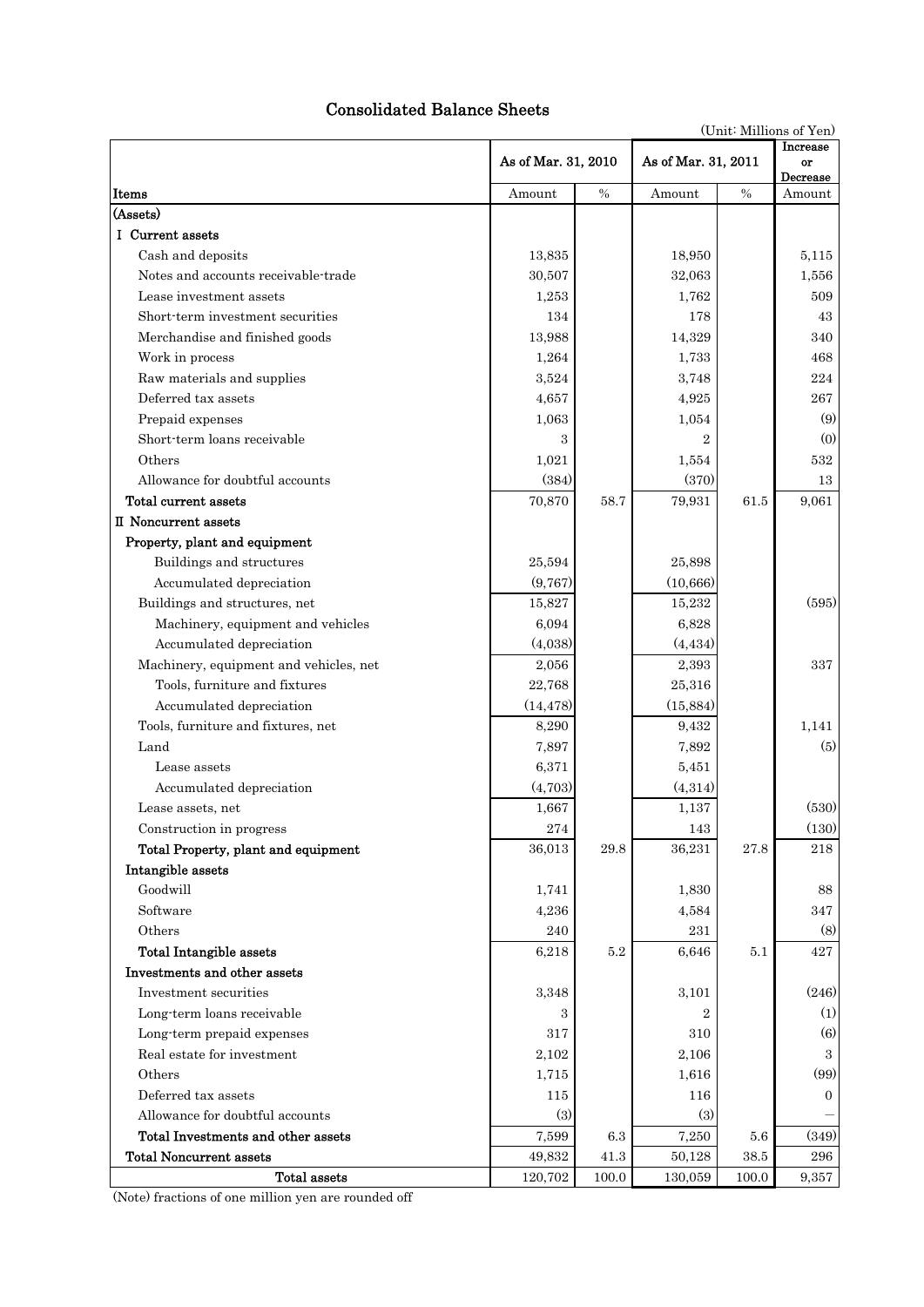|                                                       |                     |               |                | (OTHE MITHOUS OF THE<br>Increase |         |
|-------------------------------------------------------|---------------------|---------------|----------------|----------------------------------|---------|
|                                                       | As of Mar. 31, 2010 |               |                | As of Mar. 31, 2011<br>Decrease  |         |
| Items                                                 | Amount              | $\frac{0}{0}$ | Amount         | $\frac{0}{0}$                    | Amount  |
| (Liabilities)                                         |                     |               |                |                                  |         |
| I Current liabilities                                 |                     |               |                |                                  |         |
| Notes and accounts payable-trade                      | 10,233              |               | 11,574         |                                  | 1,341   |
| Short-term loans payable                              | 16                  |               | 310            |                                  | 294     |
| Current portion of lease obligations                  | 1,223               |               | 594            |                                  | (628)   |
| Income taxes payable                                  | 2,447               |               | 2,728          |                                  | 281     |
| Deferred tax liabilities                              | 3                   |               | $\overline{0}$ |                                  | (3)     |
| Accrued expenses                                      | 4,077               |               | 4,156          |                                  | 79      |
| Provision for bonuses                                 | 2,936               |               | 3,277          |                                  | 340     |
| Provision for directors' bonuses                      | 190                 |               | 207            |                                  | 17      |
| Provision for product warranties                      | 149                 |               | 128            |                                  | (20)    |
| Others                                                | 8,309               |               | 8,013          |                                  | (296)   |
| Total current liabilities                             | 29,587              | 24.5          | 30,992         | 23.8                             | 1,405   |
| II Noncurrent liabilities                             |                     |               |                |                                  |         |
| Long-term loans payable                               | 3                   |               | 11             |                                  | 7       |
| Lease obligations                                     | 805                 |               | 551            |                                  | (254)   |
| Deferred tax liabilities                              | 681                 |               | 1,454          |                                  | 772     |
| Provision for retirement benefits                     | 639                 |               | 751            |                                  | 112     |
| Provision for directors' retirement benefits          | 160                 |               | 160            |                                  |         |
| Others                                                | 1,688               |               | 1,905          |                                  | 217     |
| <b>Total Noncurrent liabilities</b>                   | 3,978               | 3.3           | 4,834          | 3.7                              | 856     |
| <b>Total liabilities</b>                              | 33,565              | 27.8          | 35,827         | 27.5                             | 2,261   |
| (Net assets)                                          |                     |               |                |                                  |         |
| I Shareholders' equity                                |                     |               |                |                                  |         |
| Capital stock                                         | 8,824               |               | 9,041          |                                  | 216     |
| Capital surplus                                       | 13,763              |               | 13,981         |                                  | 217     |
| Retained earnings                                     | 66,276              |               | 74,662         |                                  | 8,385   |
| Treasury stock                                        | (204)               |               | (252)          |                                  | (47)    |
| Total shareholders' equity                            | 88,660              | 73.5          | 97,433         | 74.9                             | 8,772   |
| II Accumulated other comprehensive income             |                     |               |                |                                  |         |
| Valuation difference on available-for-sale securities | 270                 |               | $185\,$        |                                  | (85)    |
| Deferred gains or losses on hedges                    | (13)                |               | (13)           |                                  | (0)     |
| Foreign currency translation adjustment               | (2,560)             |               | (4,071)        |                                  | (1,511) |
| Total accumulated other comprehensive income          | (2,303)             | (1.9)         | (3,899)        | (3.0)                            | (1,596) |
| III Subscription rights to shares                     | 666                 | 0.5           | 600            | $0.5\,$                          | (66)    |
| <b>IV Minority interests</b>                          | 112                 | 0.1           | 98             | 0.1                              | (13)    |
| Total net assets                                      | 87,136              | 72.2          | 94,232         | 72.5                             | 7,096   |
| Total liabilities and net assets                      | 120,702             | 100.0         | 130,059        | 100.0                            | 9,357   |

(Unit: Millions of Yen)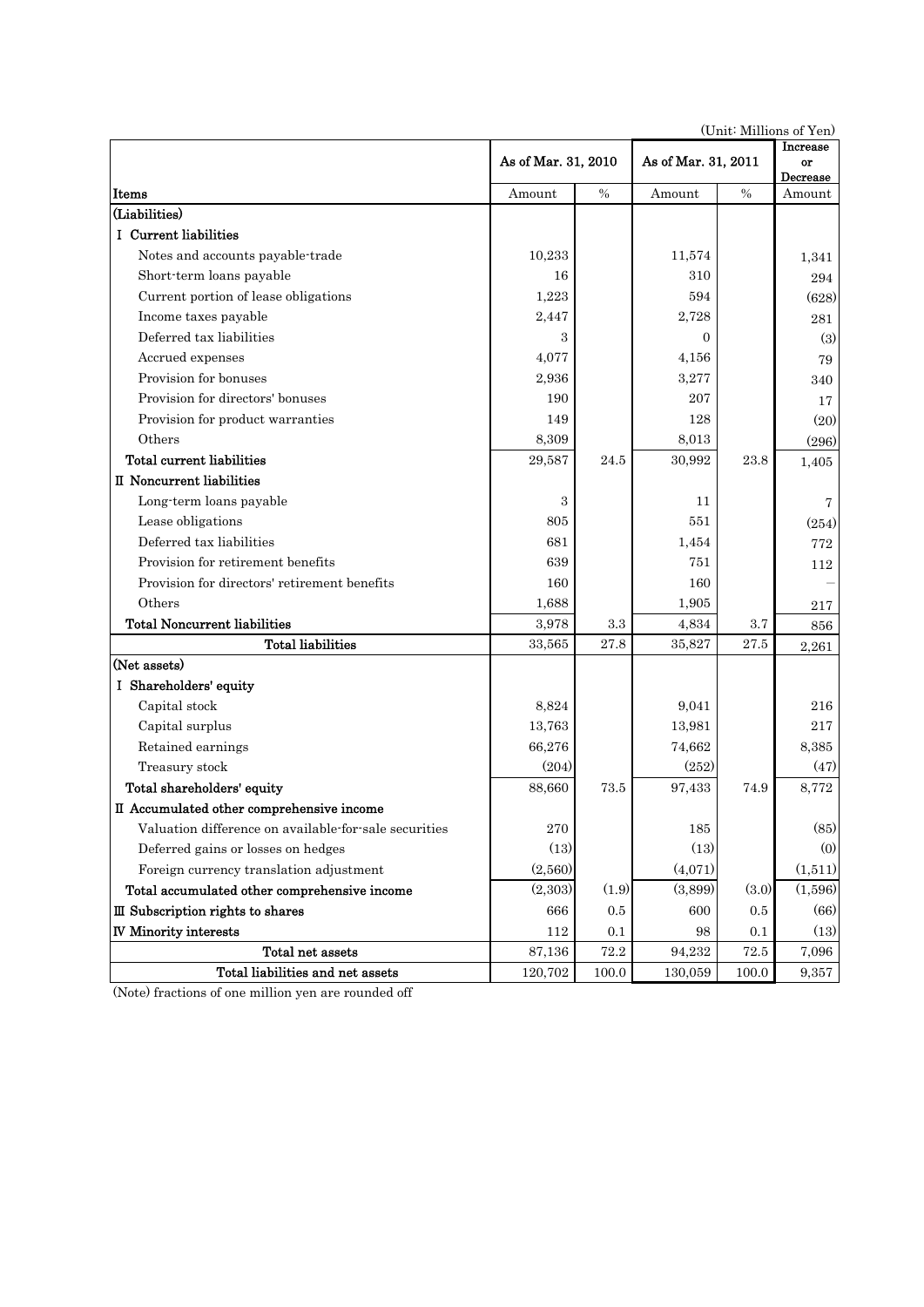## Consolidated Statements of Income

|                                                                                        |                             | (Unit: Millions of Yen) |                             |       |                            |
|----------------------------------------------------------------------------------------|-----------------------------|-------------------------|-----------------------------|-------|----------------------------|
|                                                                                        | Year ended<br>Mar. 31, 2010 |                         | Year ended<br>Mar. 31, 2011 |       | Increase<br>or<br>Decrease |
| Items                                                                                  | Amount                      | $\%$                    | Amount                      | $\%$  | Amount                     |
| I Net sales                                                                            | 116,174                     | 100.0                   | 124,694                     | 100.0 | 8,519                      |
| II Cost of sales                                                                       | 42,480                      | 36.6                    | 46,389                      | 37.2  | 3,909                      |
| Gross profit                                                                           | 73,694                      | 63.4                    | 78,304                      | 62.8  | 4,610                      |
| III Selling, general and administrative expenses                                       | 57,985                      | 49.9                    | 60,015                      | 48.1  | 2,030                      |
| Operating income                                                                       | 15,708                      | 13.5                    | 18,288                      | 14.7  | 2,580                      |
| <b>IV</b> Non-operating income                                                         |                             |                         |                             |       |                            |
| Interest income                                                                        | 106                         |                         | 125                         |       | 19                         |
| Dividends income                                                                       | 52                          |                         | 55                          |       | $\overline{2}$             |
| Royalty income                                                                         | 31                          |                         |                             |       | (31)                       |
| Income from investment real estate                                                     | 383                         |                         | 390                         |       | 7                          |
| Income from business collaboration agreement                                           |                             |                         | 214                         |       | 214                        |
| Subsidy income                                                                         |                             |                         | 109                         |       | 109                        |
| Others                                                                                 | 259                         |                         | 194                         |       | (65)                       |
| Total non-operating income                                                             | 833                         | 0.7                     | 1,089                       | 0.8   | 255                        |
| V Non-operating expenses                                                               |                             |                         |                             |       |                            |
| Interest expense                                                                       | 213                         |                         | 97                          |       | (116)                      |
| Sales discounts                                                                        | 29                          |                         | 30                          |       | $\overline{0}$             |
| Maintenance cost of investment real estate                                             | 158                         |                         | 152                         |       | $\left( 6\right)$          |
| Equity in losses of affiliates                                                         | 60                          |                         | 60                          |       |                            |
| Foreign exchange losses                                                                | 253                         |                         | 885                         |       | 632                        |
| Others                                                                                 | 53                          |                         | 172                         |       | 119                        |
| Total non-operating expenses                                                           | 769                         | 0.6                     | 1,398                       | 1.1   | 628                        |
| Ordinary income                                                                        | 15,772                      | 13.6                    | 17,979                      | 14.4  | 2,207                      |
| VI Extraordinary profits                                                               |                             |                         |                             |       |                            |
| Gain on sales of noncurrent assets                                                     | 48                          |                         | 33                          |       |                            |
| Gain on sales of investment securities                                                 | $\mathbf{0}$                |                         |                             |       | (15)                       |
| Reversal of allowance for doubtful accounts                                            | 65                          |                         | 64                          |       | (0)<br>(1)                 |
|                                                                                        | 4                           |                         | 3                           |       |                            |
| Gain on reversal of subscription rights to shares                                      | 119                         |                         | 101                         | 0.1   | (0)                        |
| Total extraordinary profits                                                            |                             | 0.1                     |                             |       | (17)                       |
| <b>VII Extraordinary loss</b><br>Loss on valuation of investment securities            |                             |                         |                             |       |                            |
|                                                                                        | 376                         |                         | 41                          |       | (334)                      |
| Loss on sales of investment securities                                                 | $\mathbf{0}$                |                         |                             |       | (0)                        |
| Loss on sales and retirement of noncurrent assets                                      | 160                         |                         | 97                          |       | (62)                       |
| Loss on adjustment for changes of accounting standard for asset retirement obligations |                             |                         | 187                         |       | $187\,$                    |
| Total extraordinary loss                                                               | 536                         | 0.5                     | 326                         | 0.3   | (209)                      |
| Income before income taxes and minority interest                                       | 15,355                      | 13.2                    | 17,755                      | 14.2  | 2,399                      |
| Income taxes-current                                                                   | 5,246                       |                         | 5,861                       |       | 614                        |
| Income taxes for prior periods                                                         | 400                         |                         |                             |       | (400)                      |
| Income taxes-deferred                                                                  | (88)                        |                         | 451                         |       | 539                        |
| Total income taxes                                                                     | 5,558                       | 4.8                     | 6,312                       | 5.0   | 753                        |
| Income before minority interests                                                       |                             |                         | 11,443                      | 9.2   |                            |
| Minority interest                                                                      | $32\,$                      | 0.0                     | 31                          | 0.0   | (1)                        |
| Net income                                                                             | 9,764                       | 8.4                     | 11,411                      | 9.2   | 1,647                      |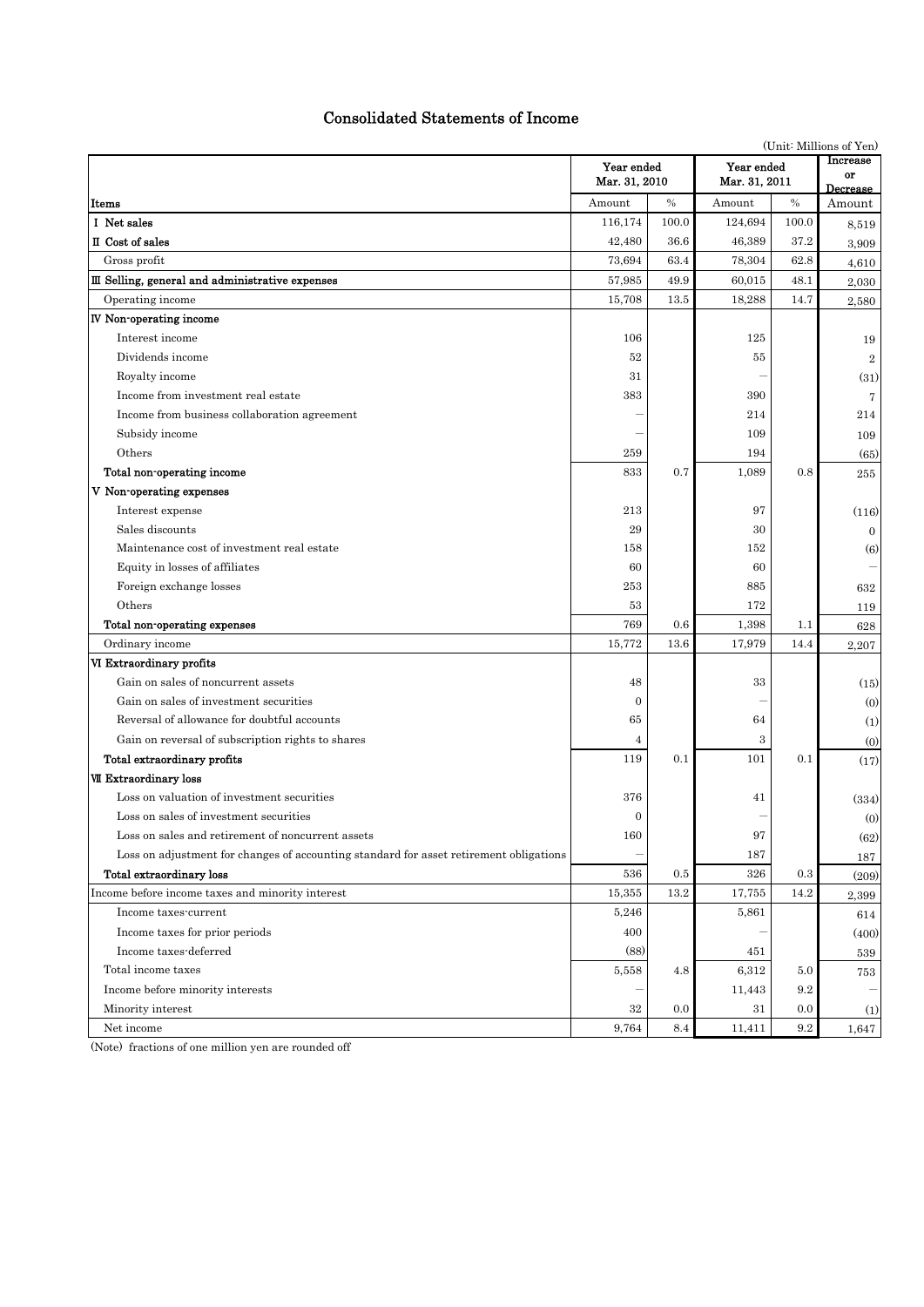# Consolidated Statements of Comprehensive Income

|                                                           | (Unit: Millions of Yen)        |                                |  |  |  |
|-----------------------------------------------------------|--------------------------------|--------------------------------|--|--|--|
| Items                                                     | Year ended<br>Mar. 31,<br>2010 | Year ended<br>Mar. 31,<br>2011 |  |  |  |
| Income before minority interests                          |                                | 11,443                         |  |  |  |
| Other comprehensive income                                |                                |                                |  |  |  |
| Valuation difference on available-for-sale securities     |                                | (85)                           |  |  |  |
| Deferred gains or losses on hedges                        |                                | (0)                            |  |  |  |
| Foreign currency translation adjustment                   |                                | (1,508)                        |  |  |  |
| Total other comprehensive income                          |                                | (1,593)                        |  |  |  |
| Comprehensive income                                      |                                | 9,849                          |  |  |  |
| Comprehensive income attributable to owners of the parent |                                | 9.815                          |  |  |  |
| Comprehensive income attributable to minority interests   |                                | 34                             |  |  |  |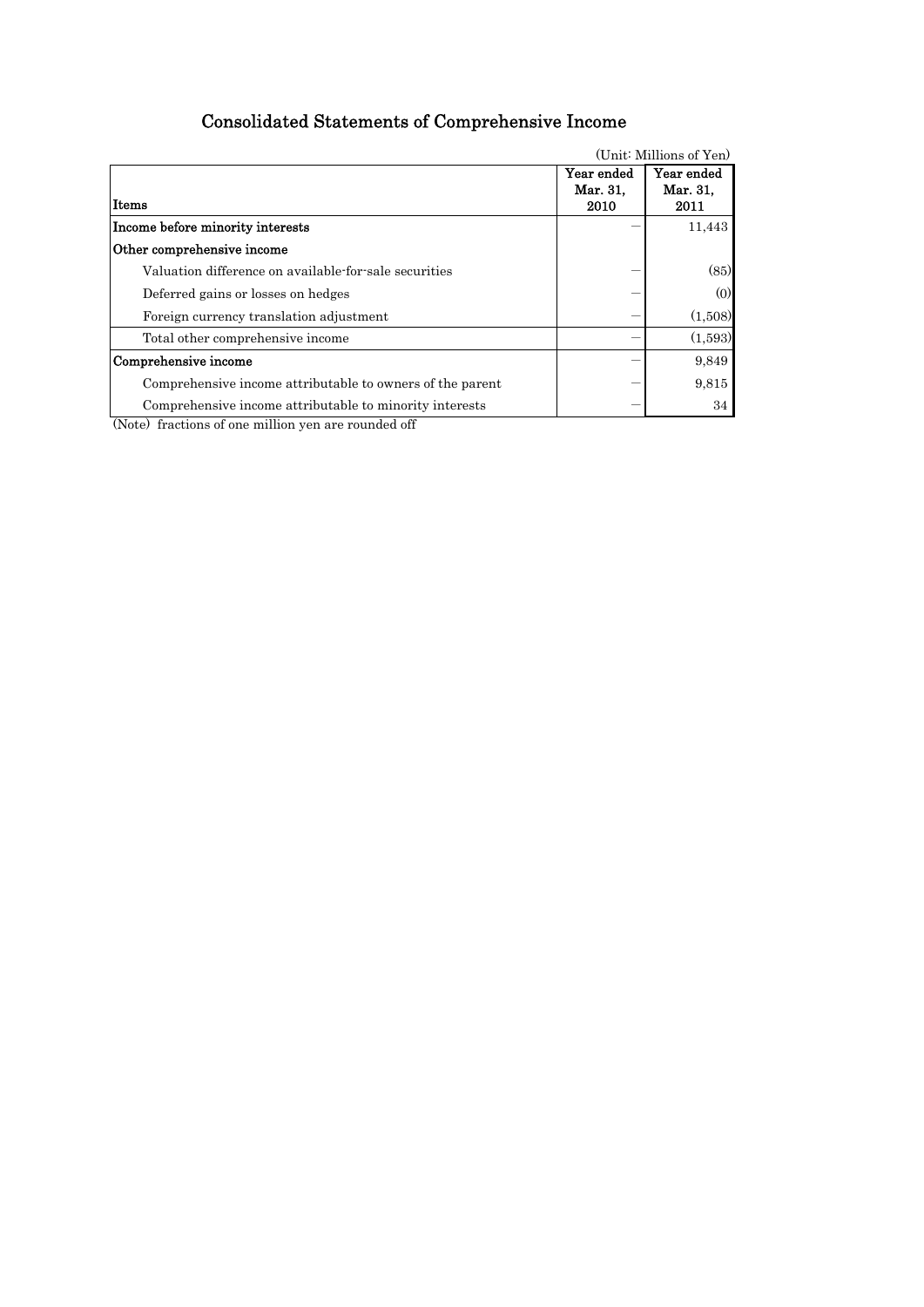## Consolidated Statements of Changes in Net Assets

#### Year ended March 31,2010

| Tear ended march 51,2010                                            |                      |                 |                   |                | (Unit: Millions of Yen)          |
|---------------------------------------------------------------------|----------------------|-----------------|-------------------|----------------|----------------------------------|
|                                                                     | Shareholders' equity |                 |                   |                |                                  |
|                                                                     | Capital stock        | Capital surplus | Retained earnings | Treasury stock | Total<br>shareholders'<br>equity |
| Balance at March 31, 2009                                           | 8,685                | 13,623          | 59,120            | (196)          | 81,233                           |
| Changes of items during the period                                  |                      |                 |                   |                |                                  |
| Issuance of new shares-exercise of subscription<br>rights to shares | 139                  | 139             |                   |                | 279                              |
| Dividends from surplus                                              |                      |                 | (2,609)           |                | (2,609)                          |
| Net income                                                          |                      |                 | 9,764             |                | 9,764                            |
| Purchase of treasury stock                                          |                      |                 |                   | (8)            | (8)                              |
| Disposal of treasury stock                                          |                      | $\Omega$        |                   | $\Omega$       | $\Omega$                         |
| Net changes of items other than<br>shareholders' equity             |                      |                 |                   |                |                                  |
| Total changes of items during the period                            | 139                  | 139             | 7,155             | (8)            | 7,427                            |
| Balance at March 31, 2010                                           | 8,824                | 13,763          | 66,276            | (204)          | 88,660                           |

|                                                                     |                                                                | Accumulated other comprehensive income   |                                               |                                                          |                                  |                                    |              |
|---------------------------------------------------------------------|----------------------------------------------------------------|------------------------------------------|-----------------------------------------------|----------------------------------------------------------|----------------------------------|------------------------------------|--------------|
|                                                                     | Valuation<br>difference on<br>available-for-sale<br>securities | Deferred gains<br>or losses on<br>hedges | Foreign currency<br>translation<br>adjustment | Total<br>accumulated<br>other<br>comprehensive<br>income | Subscription<br>rights to shares | Minority interest Total net assets |              |
| Balance at March 31, 2009                                           | (44)                                                           |                                          | (2,006)                                       | (2,050)                                                  | 577                              | 89                                 | 79,850       |
| Changes of items during the period                                  |                                                                |                                          |                                               |                                                          |                                  |                                    |              |
| Issuance of new shares exercise of subscription<br>rights to shares |                                                                |                                          |                                               |                                                          |                                  |                                    | 279          |
| Dividends from surplus                                              |                                                                |                                          |                                               |                                                          |                                  |                                    | (2,609)      |
| Net income                                                          |                                                                |                                          |                                               |                                                          |                                  |                                    | 9,764        |
| Purchase of treasury stock                                          |                                                                |                                          |                                               |                                                          |                                  |                                    | (8)          |
| Disposal of treasury stock                                          |                                                                |                                          |                                               |                                                          |                                  |                                    | $\mathbf{0}$ |
| Net changes of items other than<br>shareholders' equity             | 315                                                            | (13)                                     | (553)                                         | (252)                                                    | 88                               | 22                                 | (141)        |
| Total changes of items during the period                            | 315                                                            | (13)                                     | (553)                                         | (252)                                                    | 88                               | 22                                 | 7,285        |
| Balance at March 31, 2010                                           | 270                                                            | (13)                                     | (2,560)                                       | (2,303)                                                  | 666                              | 112                                | 87,136       |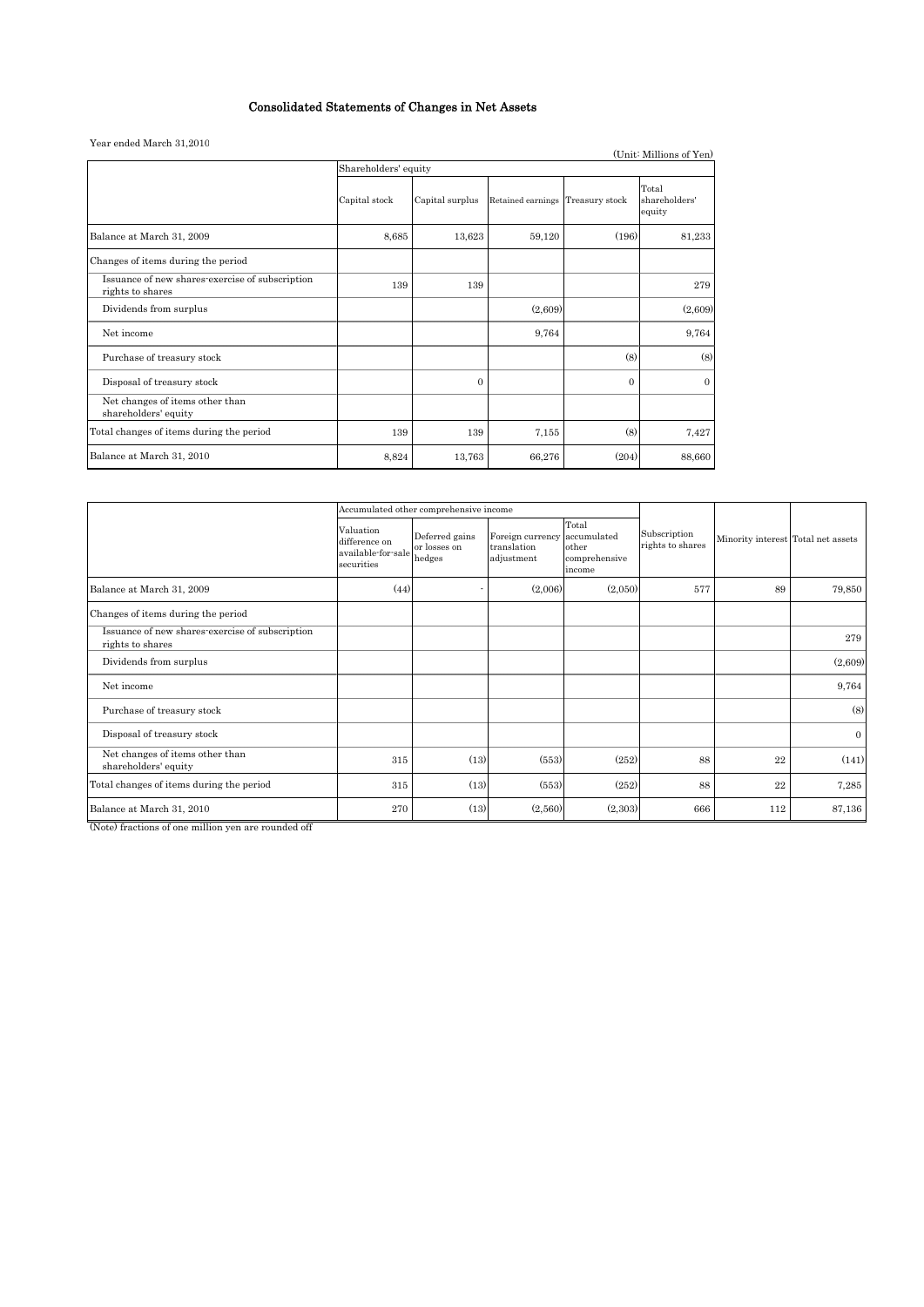#### Year ended March 31,2011

| rear ended march 01,2011                                            |                      |                 |                                  |          | (Unit: Millions of Yen)          |
|---------------------------------------------------------------------|----------------------|-----------------|----------------------------------|----------|----------------------------------|
|                                                                     | Shareholders' equity |                 |                                  |          |                                  |
|                                                                     | Capital stock        | Capital surplus | Retained earnings Treasury stock |          | Total<br>shareholders'<br>equity |
| Balance at March 31, 2010                                           | 8,824                | 13,763          | 66,276                           | (204)    | 88,660                           |
| Changes of items during the period                                  |                      |                 |                                  |          |                                  |
| Issuance of new shares-exercise of subscription<br>rights to shares | 216                  | 216             |                                  |          | 433                              |
| Dividends from surplus                                              |                      |                 | (3,026)                          |          | (3,026)                          |
| Net income                                                          |                      |                 | 11,411                           |          | 11,411                           |
| Purchase of treasury stock                                          |                      |                 |                                  | (48)     | (48)                             |
| Disposal of treasury stock                                          |                      | $\Omega$        |                                  | $\Omega$ | 1                                |
| Net changes of items other than<br>shareholders' equity             |                      |                 |                                  |          |                                  |
| Total changes of items during the period                            | 216                  | 217             | 8,385                            | (47)     | 8,772                            |
| Balance at March 31, 2011                                           | 9,041                | 13,981          | 74,662                           | (252)    | 97,433                           |

|                                                                     |                                                                | Accumulated other comprehensive income   |                                                           |                                           |                                  |                                    |         |
|---------------------------------------------------------------------|----------------------------------------------------------------|------------------------------------------|-----------------------------------------------------------|-------------------------------------------|----------------------------------|------------------------------------|---------|
|                                                                     | Valuation<br>difference on<br>available-for-sale<br>securities | Deferred gains<br>or losses on<br>hedges | Foreign currency accumulated<br>translation<br>adjustment | Total<br>other<br>comprehensive<br>income | Subscription<br>rights to shares | Minority interest Total net assets |         |
| Balance at March 31, 2010                                           | 270                                                            | (13)                                     | (2,560)                                                   | (2,303)                                   | 666                              | 112                                | 87,136  |
| Changes of items during the period                                  |                                                                |                                          |                                                           |                                           |                                  |                                    |         |
| Issuance of new shares-exercise of subscription<br>rights to shares |                                                                |                                          |                                                           |                                           |                                  |                                    | 433     |
| Dividends from surplus                                              |                                                                |                                          |                                                           |                                           |                                  |                                    | (3,026) |
| Net income                                                          |                                                                |                                          |                                                           |                                           |                                  |                                    | 11,411  |
| Purchase of treasury stock                                          |                                                                |                                          |                                                           |                                           |                                  |                                    | (48)    |
| Disposal of treasury stock                                          |                                                                |                                          |                                                           |                                           |                                  |                                    |         |
| Net changes of items other than<br>shareholders' equity             | (85)                                                           | (0)                                      | (1,511)                                                   | (1,596)                                   | (66)                             | (13)                               | (1,676) |
| Total changes of items during the period                            | (85)                                                           | (0)                                      | (1,511)                                                   | (1,596)                                   | (66)                             | (13)                               | 7,096   |
| Balance at March 31, 2011                                           | 185                                                            | (13)                                     | (4,071)                                                   | (3,899)                                   | 600                              | 98                                 | 94,232  |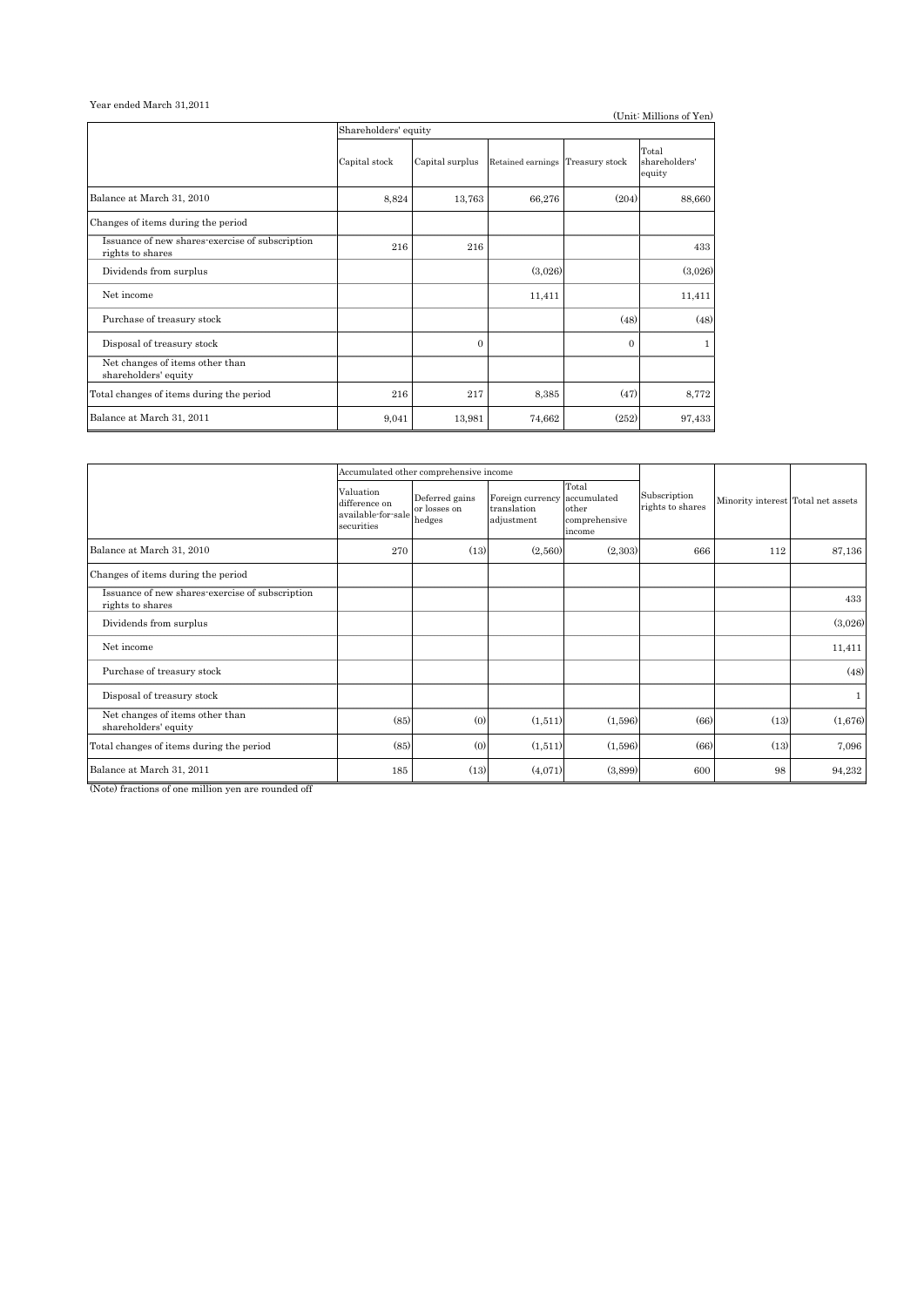## Consolidated Statements of Cash Flows

| лниате платение оп                                                                     | (Unit: Millions of Yen)     |                             |                            |
|----------------------------------------------------------------------------------------|-----------------------------|-----------------------------|----------------------------|
| Items                                                                                  | Year ended<br>Mar. 31, 2010 | Year ended<br>Mar. 31, 2011 | Increase<br>or<br>Decrease |
| I Net cash provided by (used in) operating activities                                  |                             |                             |                            |
| Income before income taxes                                                             | 15,355                      | 17,755                      | 2,399                      |
| Depreciation and amortization                                                          | 7,066                       | 6,871                       | (195)                      |
| Amortization of goodwill                                                               | 566                         | 677                         | 111                        |
| Loss on adjustment for changes of accounting standard for asset retirement obligations |                             | 187                         | 187                        |
| Increase (decrease) in provision for bonuses                                           | 441                         | 398                         | (42)                       |
| Increase (decrease) in provision for directors' bonuses                                | 49                          | 26                          | (23)                       |
| Increase (decrease) in provision for directors' retirement benefits                    | (36)                        |                             | 36                         |
| Increase (decrease) in provision for retirement benefits                               | 344                         | 121                         | (223)                      |
| Increase (decrease) in allowance for doubtful accounts                                 | (144)                       | 10                          | 155                        |
| Interest and dividends income                                                          | (159)                       | (180)                       | (21)                       |
| Interest expenses                                                                      | 213                         | 97                          | (116)                      |
| Equity in (earnings) losses of affiliates                                              | 60                          | 60                          |                            |
| Loss (gain) on sales of investment securities                                          | (0)                         |                             | $\Omega$                   |
| Loss (gain) on valuation of investment securities                                      | 376                         | 41                          | (334)                      |
| Loss on retirement of noncurrent assets                                                | 160                         | 97                          | (62)                       |
| Decrease (increase) in notes and accounts receivable-trade                             | 2,685                       | (2, 468)                    | (5, 154)                   |
| Decrease (increase) in inventories                                                     | (93)                        | (1,335)                     | (1,242)                    |
| Increase (decrease) in notes and accounts payable-trade                                | (2.073)                     | 1,365                       | 3,438                      |
| Increase (decrease) in consumption taxes payable (receivable)                          | 729                         | (442)                       | (1,172)                    |
| Others                                                                                 | (425)                       | 537                         | 963                        |
| Subtotal                                                                               | 25,116                      | 23,820                      | (1,296)                    |
| Interest and dividends received                                                        | 162                         | 157                         | (5)                        |
| Interest expenses paid                                                                 | (211)                       | (90)                        | 120                        |
| Income taxes paid                                                                      | (3,838)                     | (5, 752)                    | (1, 913)                   |
| Net cash provided by (used in) operating activities                                    | 21,229                      | 18,135                      | (3,094)                    |
| II Net cash provided by (used in) investment activities                                |                             |                             |                            |
| Payments into time deposits                                                            | (21)                        | (18)                        | $\overline{2}$             |
| Proceeds from withdrawal of time deposits                                              | 54                          |                             | (54)                       |
| Purchase of property, plant and equipment                                              | (4, 461)                    | (5,773)                     | (1,311)                    |
| Proceeds from sales of property, plant and equipment                                   | 124                         | 152                         | 27                         |
| Purchase of intangible assets                                                          | (1,963)                     | (2,017)                     | (54)                       |
| Purchase of investments in subsidiaries                                                | (355)                       | (1,064)                     | (709)                      |
| Others                                                                                 | 19                          | (194)                       | (213)                      |
| Net cash provided by (used in) investment activities                                   | (6,603)                     | (8,915)                     | (2,312)                    |
| III Net cash provided by (used in) financing activities                                |                             |                             |                            |
| Net increase (decrease) in short-term loans payable                                    | (6,141)                     | 284                         | 6,426                      |
| Proceeds from long-term loans payable                                                  | 4                           |                             | (4)                        |
| Repayments of long-term loans payable                                                  | (55)                        | (8)                         | 46                         |
| Repayments of lease obligations                                                        | (1,537)                     | (1,030)                     | 506                        |
| Proceeds from issuance of common stock                                                 | 256                         | 371                         | 114                        |
| Proceeds from stock issuance to minority shareholders                                  | 0                           |                             | (0)                        |
| Purchase of treasury stock                                                             | (8)                         | (47)                        | (39)                       |
| Cash dividends paid                                                                    | (2,609)                     | (3,026)                     | (417)                      |
| Cash dividends paid to minority shareholders                                           |                             | (16)                        | (16)                       |
| Net cash provided by (used in) financing activities                                    | (10,090)                    | (3, 474)                    | 6,616                      |
| IV Effect of exchange rate change on cash and cash equivalents                         | (133)                       | (641)                       | (508)                      |
| V Net increase (decrease) in cash and cash equivalents                                 | 4,402                       | 5,103                       | 701                        |
| VI Cash and cash equivalents at beginning of term                                      | 9,410                       | 13,812                      | 4,402                      |
| VII Cash and cash equivalents at end of term                                           | 13,812                      | 18,915                      | 5,103                      |